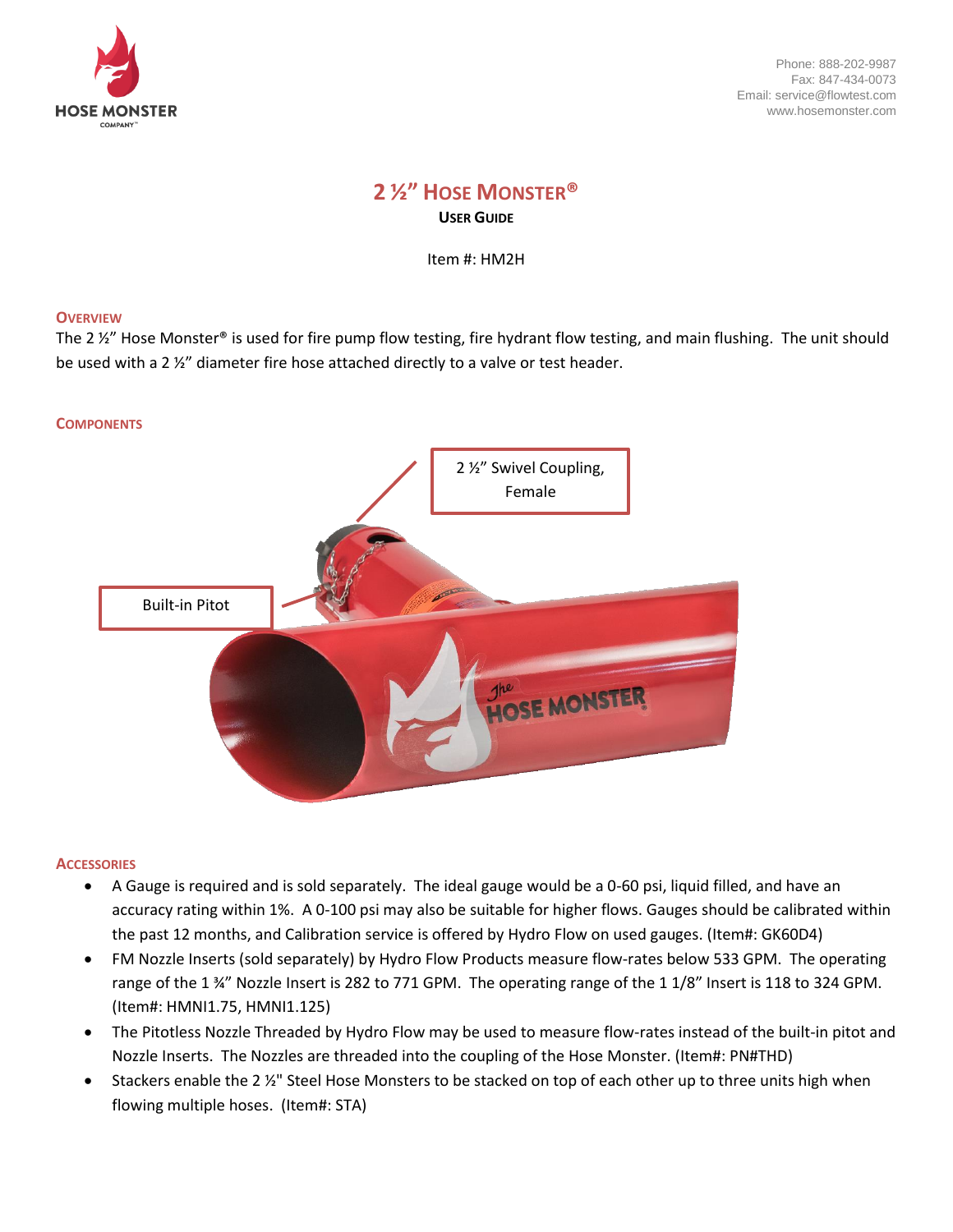#### **OPERATION**

#### **Before Water Flow**

- 1) Secure the female hose coupling to the 2 ½" outlet of a hydrant valve or test header valve.
- 2) Secure the 2 ½" male hose coupling to the female coupling of The Hose Monster.
- 3) If pitot readings are to be taken, install the gauge or Remote Reader into the ¼" NPT pitot outlet on the Hose Monster.
- 4) Use a spanner wrench to secure all hose connections. Check and tighten hose connections.
- 5) Check water discharge path and place The Hose Monster in a location with sufficient drainage that allows safe water discharge.
- 6) Remove the pitot locking pin and turn the pitot handle away from the hose coupling (pitot inlet downstream). Replace pitot locking pin.

# **Start Water Flow Slowly**

- 7) Slowly open the valve to start the water flow. Remove any kinks that may appear in the hose.
- 8) After water is flowing and debris is flushed from the water system, remove the pitot locking pin. Rotate the pitot handle toward the hose inlet (pitot inlet upstream), and replace the pitot locking pin. Place your hand over the air inlet hole to avoid getting splashed when turning pitot.
- 9) Adjust the water control valve slowly to fully open or to obtain the desired flow rate.
- 10) Vent the air from the pressure gauge. Take pressure readings.

# **When Test is Complete**

11) Slowly close the water control valve. Rapid closing of a valve under flow can create a water hammer and cause damage to the water main.

#### **MAINTENANCE**

- Pitots may become damaged as a result of rocks and debris hitting it while flowing. This can be minimized by positioning the pitot downstream for the first minute of flow to get rid of debris. Hydro Flow Products offers a pitot repair service (Item#: HMPR) and replacement pitots (Item#: HMP).
- Hydro Flow Products refurbishes used Hose Monsters (Item#: HM2HR). The unit receives a rebuilt pitot, recoating, new swivel coupling, new locking pin/chain, new decal and labels, new instructions and a laminated flow chart.
- Wipe down the product with a damp rag after each use to remove dirt and debris. To reduce corrosion on brass, aluminum, or steel fittings apply WD-40 or Gibbs Brand Lubricant, then wipe with a rag.
- Replace damaged or worn gaskets.